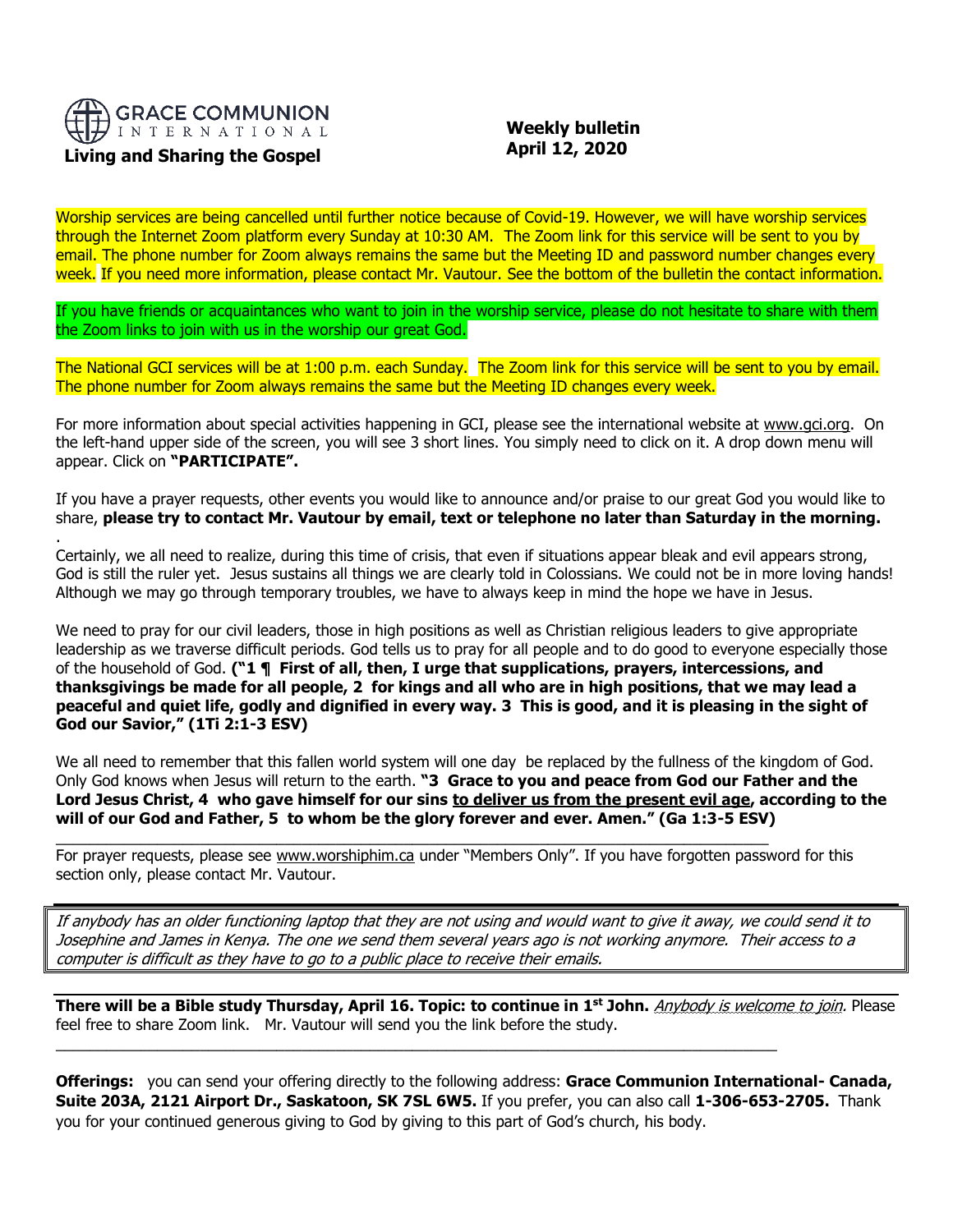**From Mr. Bill Hall – GCI Canadian Director** "Our office here in Saskatoon will remain open during regular business hours. I'm self isolating for a couple of weeks, but Kathleen will be available. We will continue to process the donations we receive in Saskatoon. Members are urged to mail them directly to our office for the time-being. They can also donate via phone using a credit card, or via Canada Helps using the donate button on our websit[e www.gcicanada.ca](https://eur03.safelinks.protection.outlook.com/?url=http%3A%2F%2Fwww.gcicanada.ca%2F&data=02%7C01%7C%7C9fd93e29c2b44509e5a008d7caa78fdb%7C84df9e7fe9f640afb435aaaaaaaaaaaa%7C1%7C0%7C637200693331983394&sdata=VAGy4Q%2BxbhHuYaeEiDz%2FQyicT%2FoiY4Ir9kc8w5yHRPs%3D&reserved=0) We are waving the provision that all donations given via Canada Helps go toward national expenses for the time being. We will credit all donations received via Canada Helps to a member's local congregation, if we can identify where they attend."

# **THE MESSAGE OF JESUS: OUR RESURRECTION WITH CHRIST**

\_\_\_\_\_\_\_\_\_\_\_\_\_\_\_\_\_\_\_\_\_\_\_\_\_\_\_\_\_\_\_\_\_\_\_\_\_\_\_\_\_\_\_\_\_\_\_\_\_\_\_\_\_\_\_\_\_\_\_\_\_\_\_\_\_\_\_\_\_\_\_\_\_\_\_\_

**(From** [https://www.gci.org/articles/our-resurrection-with-christ/\)](https://www.gci.org/articles/our-resurrection-with-christ/)

Each year, we celebrate that Christ our Lord has risen — and he is alive forevermore as our Savior, our Intercessor and our King. When we celebrate Jesus' resurrection, we are also reminded of the promise of our own resurrection. When we by faith are united to Christ, then we share in his life, in his death, in his resurrection and in his glory. This is our *identity.* Notice how often Paul says that we are *with* Christ:

- **[Rom. 6:4-8](https://biblia.com/bible/niv/Rom.%206.4-8)** We were crucified with him, died with him, buried with him and united with him in his death.
- **[Rom. 6:5,](https://biblia.com/bible/niv/Rom.%206.5) [8](https://biblia.com/bible/niv/Rom%206.8)** We will live with him, united with him in his resurrection.
- **[Rom. 8:17](https://biblia.com/bible/niv/Rom.%208.17)** We are heirs of God and co-heirs with Christ.
- **[Rom. 8:17](https://biblia.com/bible/niv/Rom.%208.17)** If we share in his sufferings, we will also share in his glory.
- **[Gal. 2:20](https://biblia.com/bible/niv/Gal.%202.20)** We have been crucified with Christ, and he lives in us.
- **[Eph. 2:5-6](https://biblia.com/bible/niv/Eph.%202.5-6)** God made us alive with Christ, God raised us up with Christ, and seated us with him in the heavenly realms.
- **[Col. 2:12](https://biblia.com/bible/niv/Col.%202.12)** We have been buried with him in baptism.
- **[Col. 2:12-13](https://biblia.com/bible/niv/Col.%202.12-13)** God raised us and made us alive with Christ, through faith.
- **[Col. 2:20](https://biblia.com/bible/niv/Col.%202.20)** We died with Christ to the basic principles of this world.
- **[Col. 3:1](https://biblia.com/bible/niv/Col.%203.1)** We have been raised with Christ.
- **[Col. 3:3](https://biblia.com/bible/niv/Col.%203.3)** Our life is now hidden with Christ in God.
- **[Col. 3:4](https://biblia.com/bible/niv/Col.%203.4)** When Christ appears, we will appear with him in glory.
- **[1 Thess. 5:10](https://biblia.com/bible/niv/1%20Thess.%205.10)** He died for us so that we may live together with him.
- **[2 Tim. 2:1](https://biblia.com/bible/niv/2%20Tim.%202.11)**1 If we died with him, we will also live with him.
- **[2 Tim. 2:12](https://biblia.com/bible/niv/2%20Tim.%202.12)** If we endure, we will also reign with him.

When we accept Christ as our Lord and Savior, our lives become hidden in him, and we are with him — where he was, where he is now, and where he will be in the future. When he appears, we will be with him. We will be united with him in his resurrection, and we will reign with him in his glory. We participate with him, share with him in his life, as pictured in the Lord's Supper.

This way of speaking may sound strange today. The scientific worldview trains people to look for things that can be seen and measured with physical instruments. but Paul is speaking of unseen realities, of spiritual truths that are beyond physical investigation. He is saying that there is more to our existence, and more to our identity, than can be seen with the eyes.

Although human eyes could not see us being buried with Christ, the reality is that we were. And human eyes did not see us in the resurrection of Christ, but the reality is that we were resurrected in him. Though our eyes cannot see the future, we know that it is also a reality: we will be resurrected, reigning with Christ, living with Christ forever, sharing in his glory, being served by the angels!

Christ is the firstfruits, and *in him* everyone will be made alive (**[1 Cor. 15:22](https://biblia.com/bible/niv/1%20Cor.%2015.22)**). Christ is the forerunner, the proof that the promise will be fulfilled for each of us who are united to him. The resurrection is indeed wonderful news for each of us — a central plank of the gospel message itself. If there is no future life, if there is no reward in store for our troubles, then our faith is fraudulent, our message is a mistake. But it is not a mistake — Christ indeed has risen. He is reigning in glory, and he will come again, and we will be with him in glory.

But notice in the verses above that there is a price that must be paid. We must be with Christ in his sufferings, too. We must endure in order to reign. Paul put it this way: "**I want to know Christ…and the fellowship of** *sharing in his sufferings,* **becoming like him in his death, and so, somehow, to attain to the resurrection from the dead" [\(Phil. 3:10-11\)](https://biblia.com/bible/niv/Phil.%203.10-11).**

Press on toward the goal, Paul exhorts **(vs. 14-15). "Our citizenship is in heaven,"** he reminds us.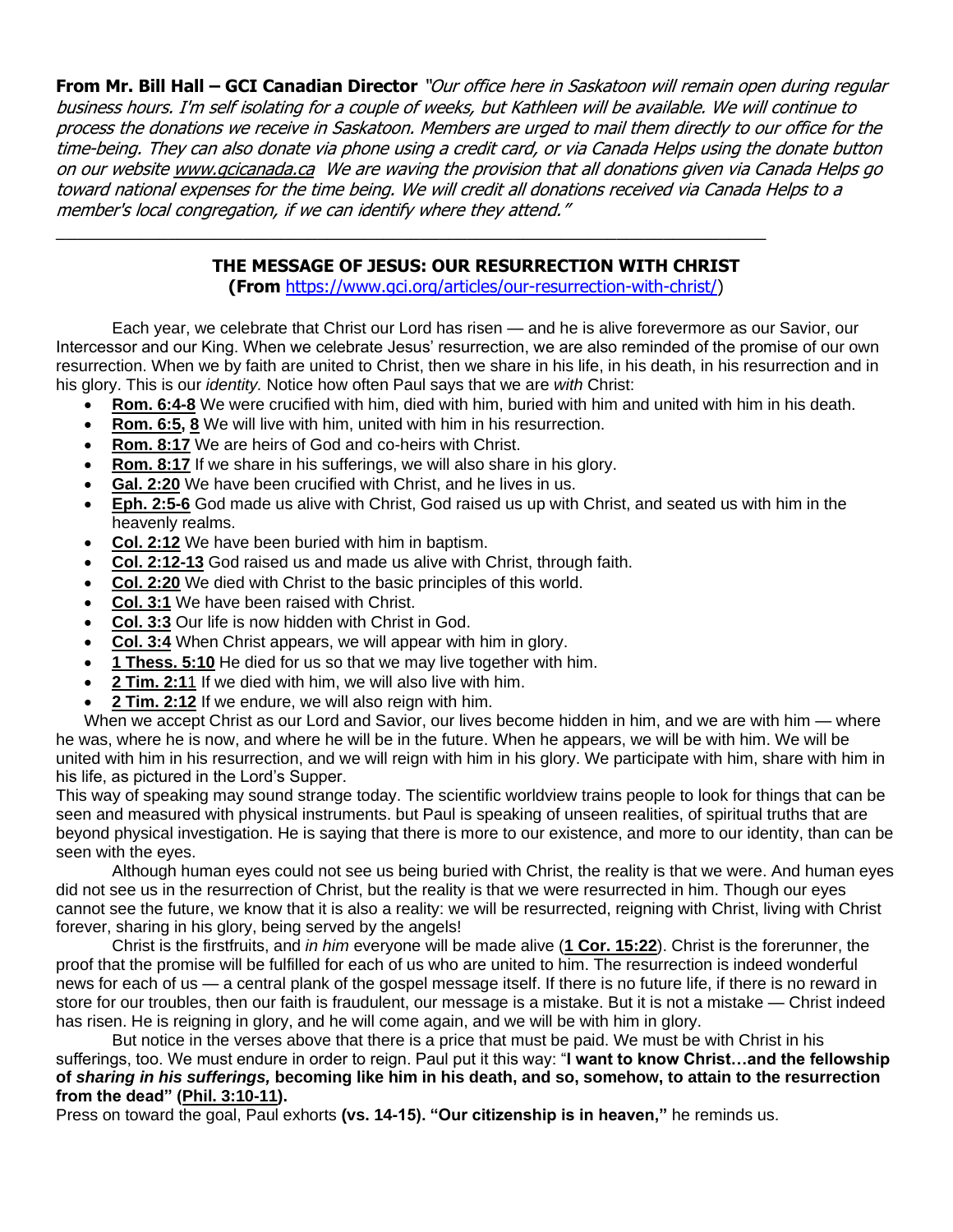**"And we eagerly await a Savior from there, the Lord Jesus Christ, who…will transform our lowly bodies so that they will be like his glorious body. Therefore, my brothers, you whom I love and long for, my joy and crown, that is how you should stand firm in the Lord, dear friends!" (vs. 20-21).**

My friends, I also love you. Press onward, knowing that our reward is being prepared for us in heaven! When the Lord Jesus returns, we will rise to be with him forever — in glory we can only *begin* to imagine. Stand firm in the Lord, dear friends! Pressing on requires us to have patience, but it is difficult to be patient in the "fast lane, instant food, expressway" society in which we live. But let's remember that God's Spirit grants us patience when we draw closer to him.

Jesus commands, **"Go and make disciples…and teach them to obey everything I have commanded you" [\(Matt. 28:19-20](https://biblia.com/bible/niv/Matt.%2028.19-20)**). Disciples of Jesus are followers of Jesus, people who have made a decisive commitment to learn from him and be like him. That is why teaching and learning plays such a vital role in the church. Leaders are entrusted to teach the church what Jesus taught and how it applies to us all, so that we might become increasingly more apt and faithful disciples of Jesus.

Evangelism comes naturally from a body of faithful, devoted, committed and worshipping disciples. Being the people God has called us to be — brothers and sisters of Jesus, led and motivated by his love — is the primary way the good news is spread. It is far more effective for people to come to know and see Jesus at work in his people than it is to merely hear a message from a relative stranger with no concrete demonstration of its real power to bring the joy and peace of God. That is why we continue to emphasize the need for Christ's love among us.

I know that our brethren want to love God and work together for the kingdom. The devil would like for us to believe that we are defeated, but he is only a liar. God has given us the victory, and we do not have to feel like all is lost. Jesus is risen! He is on his throne, and he loves us as much today as he ever has. He will do his work in us.

Let us stand together with him, and trust him to lead us into knowing God more, loving God more and loving one another more. Our true reward lies beyond the present moment, but we can experience more and more the blessings of the kingdom even now, as we commit to be Jesus' disciples and walk in his love for the Father and for one another.

*Author: Joseph Tkach*

#### **Anticipation Fulfilled**

 $\_$  ,  $\_$  ,  $\_$  ,  $\_$  ,  $\_$  ,  $\_$  ,  $\_$  ,  $\_$  ,  $\_$  ,  $\_$  ,  $\_$  ,  $\_$  ,  $\_$  ,  $\_$  ,  $\_$  ,  $\_$  ,  $\_$  ,  $\_$  ,  $\_$  ,  $\_$  ,  $\_$  ,  $\_$  ,  $\_$  ,  $\_$  ,  $\_$  ,  $\_$  ,  $\_$  ,  $\_$  ,  $\_$  ,  $\_$  ,  $\_$  ,  $\_$  ,  $\_$  ,  $\_$  ,  $\_$  ,  $\_$  ,  $\_$  ,

#### **"This is my body that is for you. Do this in remembrance of me." 1 Corinthians 11:23 (NRSV)**

If you were to sum up the Old Testament in one word, what would it be? One candidate could be *anticipation*. Scripture tells us that in the very beginning, through an act of wonderful grace, God created all things. However, the pinnacle of creation, humanity, rejected a life of resting in his grace. They wanted to call the shots, but alas, their desires brought disaster. Back in Genesis, God promised that he would rescue us from this mess with the Messianic passage that the woman's offspring will crush the serpent's head, generally thought to refer to Jesus (**Genesis 3:15**). This promise was given focus in the life of Abraham (**Genesis 12:3**) and then in the calling of Old Testament Israel. Through every history, prophecy and psalm, the Old Testament grew in anticipation that God's salvation was on its way. Old Testament Israel seemed to have more failures than successes; again human desires refused to live a life under grace. But this did not dent the anticipation; every failure only fueled the desire for God's promise to be fulfilled.

And then Jesus turned up. If there is one word that can sum up the New Testament, then it is *Jesus*. To our surprise, God's answer for the mess caused by humanity is Himself. Somehow, God becomes human: we know him as Jesus Christ. In fact in **Luke 24:27 "beginning with Moses and all the Prophets, he explained to them what was said in all the Scriptures concerning himself."** We find that all those hints and promises of the Old Testament were fulfilled by him. Interestingly, the Old Testament makes more sense in light of him.

There is something that Christians do which brings this key message together in one moment. Some call it Communion; others the Lord's Supper or the Eucharist. In that one moment all eyes turn to Jesus. The bread and wine vividly remind us of his past sacrifice on the Cross. "**This cup is the new covenant in my blood. Do this, as often as you drink it, in remembrance of me" (1 Corinthians 11:25).** This event also points us forward to when we will sit down together at the marriage supper of the Lamb. And right now, today, we are reminded that we do not worship an absent God. Through the Spirit, Christ is with us as we eat and drink.

The promise fulfilled. Anticipation realised. Jesus is God's answer to humanity's disaster. Together, let us eat the bread and drink the wine, with our eyes firmly on Jesus. For he is the fulfilment of all things; through Jesus, God is restoring his grace to the world.

#### Prayer

Father, turn ours eyes towards Jesus. Let us see him as the fulfilment of all your promises. Let our hope of the future be centered on him and let our lives today be a response to his presence in and with us. We ask this in his name, the only